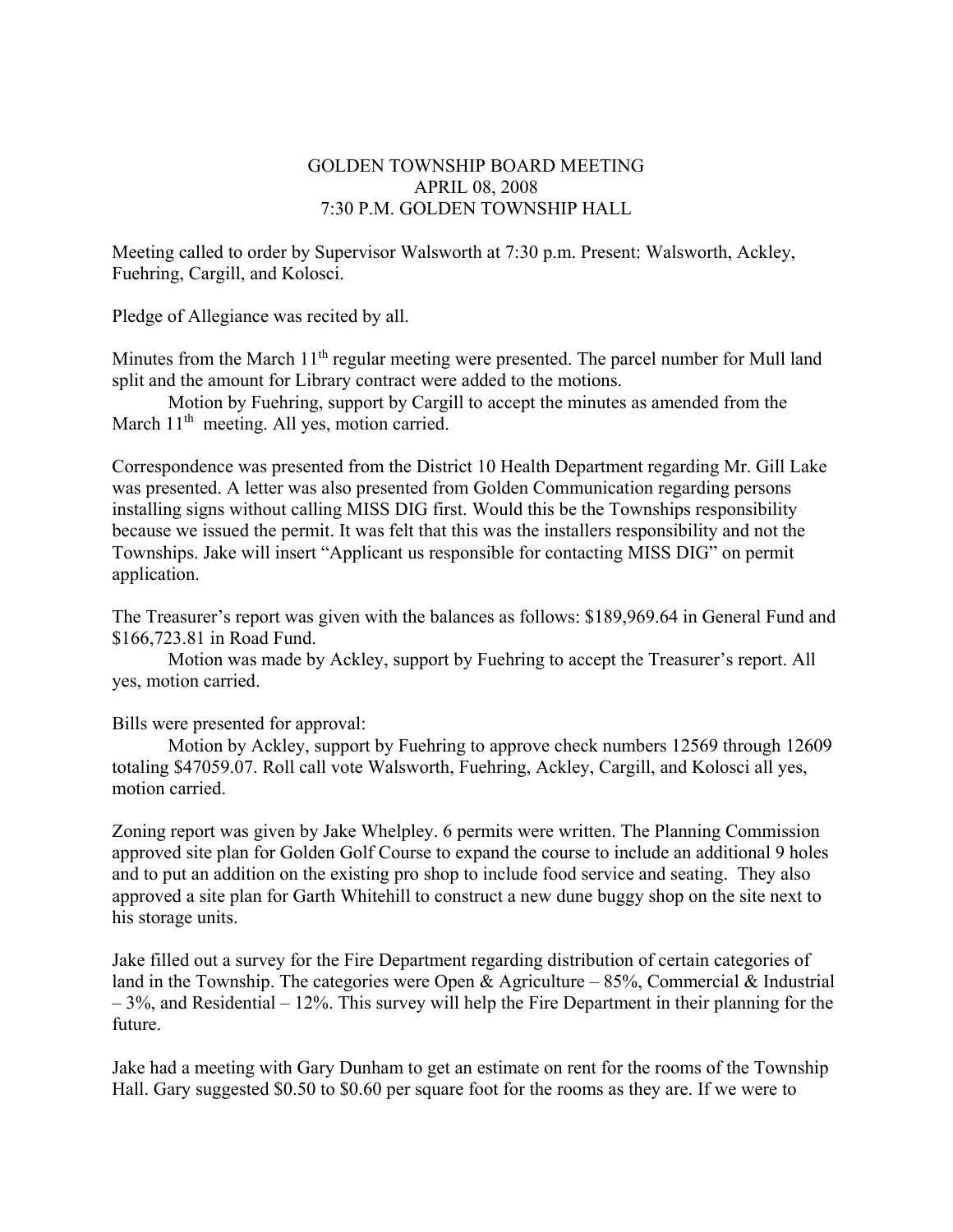finish the rooms so that they were office ready we could charge \$1.00 per square foot. The rooms vary from 528 square foot to 928 square foot.

Another project Jake is working on is for funding options for the empty lots owned by Harvey Berens in Silver Lake. The lots would make an excellent park to be used for open space, special events, and a visitor center. There are grants available for developing such things, but the Township needs to have a recreational plan in place to apply for them. Jake will get copies of other areas recreational plans and try to come up with a workable plan for Golden.

The Golden Township Park has had a problem with traffic flow. Jake has presented a map with proposed changes to help make the situation better. (see attached) There are trees and sand that need to be removed so that the parking area can be blacktopped and lines painted for parking. The road commission will remove the big tree near the road but the others in the lot area are the Township's responsibility. Laurie has spoken to John at the Road Commission and he says they can install a guard rail to keep vehicles off the beach.

 Motion by Cargill, support by Ackley to approve for Laurie to contact the Oceana County Road Commission about removing trees and sand from the parking lot of Lighthouse State Park, blacktopping the lot, painting parking lines, and installing removable barrier. Roll call vote: Fuehring, Cargill, Ackley, Kolosci, and Walsworth all yes, motion carried.

Jake request approval to attend Michigan Planning and Enabling Act and Zoning Enabling Act seminar. The cost is \$115.00

 Motion by Cargill, support by Ackley to approve the Township paying the fee of \$115.00 for Jake Whelpley to attend the Michigan Planning and Enabling Act and Zoning Enabling Act seminar. Roll call vote: Fuehring, Cargill, Ackley, Kolosci, and Walsworth all yes, motion carried.

The Hart Area Fire Administrative Board has presented their 2008/2009 budget for approval. The budget was set at the same rate as last year's budget.

 Motion by Cargill, support by Ackley to the Hart Area Fire Administrative Board budget at a cost to Golden of \$73,782.00 for the 2008/2009 year. With a quarterly payment of \$18,445.50. Roll call vote: Fuehring, Cargill, Ackley, Kolosci, and Walsworth all yes, motion carried.

The assessor's contract was discussed. The Board had tabled this in order to investigate the rates that assessors of comparable township receive before making an offer to Pam Walker, the current assessor. Pam Walker was presented with a contract offering \$36,250.00 for the first year, \$37,500.00 the second year, and \$38,750.00 the third year. She declined to sign it, as these were the figures she has requested three years ago. She countered with a request for \$42,400.00 per year.

It was then proposed that the Township offer \$40,000.00 per year for a three year term. There would also be a mandatory twice yearly review to discuss what was done, what needs to be done and the future direction of assessing in the Township. It was suggested that in the third year if Pam wished to retire, the Township would pick up the cost of an assistant to be trained to take over when Pam retires.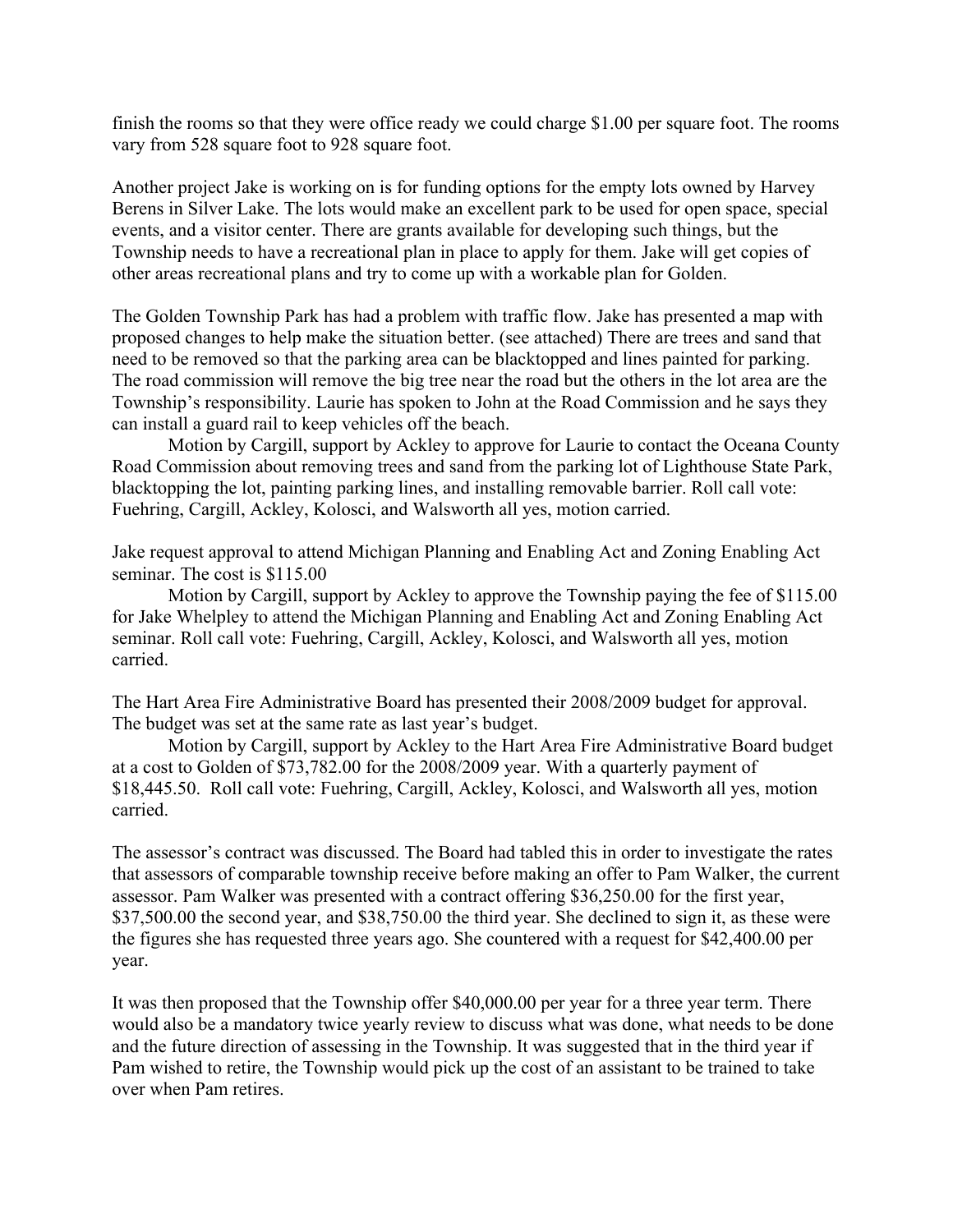Motion by Kolosci, support by Fuehring to offer Pam Walker a three year contract at the rate of \$40,000.00 per year for Assessing services. During the 3<sup>rd</sup> year an assistant would be hired if desired at the Townships cost. Reviews will be conducted twice a year to determine what has been done, what will be done, and what needs to be done for the assessing of the Township. Roll call vote: Fuehring, Cargill, Ackley, Kolosci, and Walsworth all yes, motion carried.

The Oceana County Road Commission has presented a plan for dust control program. There are several bids enclosed. The Road Commission bid is for \$475.00 per mile. White Trucking bid was for \$373.75 per mile. The concern here is their ability to handle the volume needed. D & B Brine bid was for \$475.00 per mile in NW, \$420.00 in NE & SW, and \$410.00 in SE. The Road Commission would do the road preparation and pay a rate of \$187.00 (1\2 of the White Trucking bid) for whichever company is chosen.

 Motion by Ackley, support by Fuehring to accept the Oceana County Road Commission bid of \$475.00 per mile to apply brine to the roads of Golden Township as needed. Roll call vote: Fuehring, Cargill, Ackley, Kolosci, and Walsworth all yes, motion carried.

Don Drum has requested a split of parcel 64-006-010-400-03.

 Motion by Cargill, support by Fuehring to approve the split of parcel 64-006-010-400-03 as approved. All yes, motion carried.

The Planning Commission has recommended that the Board approve the amendments to the Val-Du-Lakes PUD. The new owner, Lynette Becksvoort, wishes to change the name of the campground to Cottonwood Creek RV Resort, build a registration/ administration building on the entryway to the campground. They also wish to put in a gated entrance. The new owner plans to adhere to the stipulations of the current Phase I and II of the current PUD. Jake will create a development agreement for the currently unapproved sites for Ms. Becksvoort to sign.

 Motion by Kolosci, Support by Ackley to approve Val-Du-Lakes PUD, in accordance with Section 12.11, site plan amendment to be approved upon receipt of Development Agreement. All yes, motion carried.

Patrick and Mary Cassidy have requested a split of parcel 64-006-020-300-04.

 Motion by Kolosci, support by Fuehring to accept the split of parcel 64-006-020-300-04 as presented. All yes, motion carried.

All Seasons Porta-Jons has presented a contract for the portable restrooms.

 Motion by Ackley, support by Fuehring to approve the contract with All Seasons Porta-Jons to provide 1 permanent public restroom at the rate of \$68.00 per month, 2 seasonal portable restrooms from 5/1/08 thru 9/30/08 at a rate of \$136.00 per month, 1 portable restroom at Silver Lake restrooms June 15 thru September 15, and to clean restrooms at Silver Lake 2 times per week July thru Sept. 1. (3 restrooms at \$12.00 per week). Also to service restrooms each week. Roll call vote: Fuehring, Cargill, Ackley, Kolosci, and Walsworth all yes, motion carried.

The vault needs file cabinets and shelves for organization. There are several options for shelving. Pam says that there is a lot of excess out of production shelving available at Pentwater Wire.